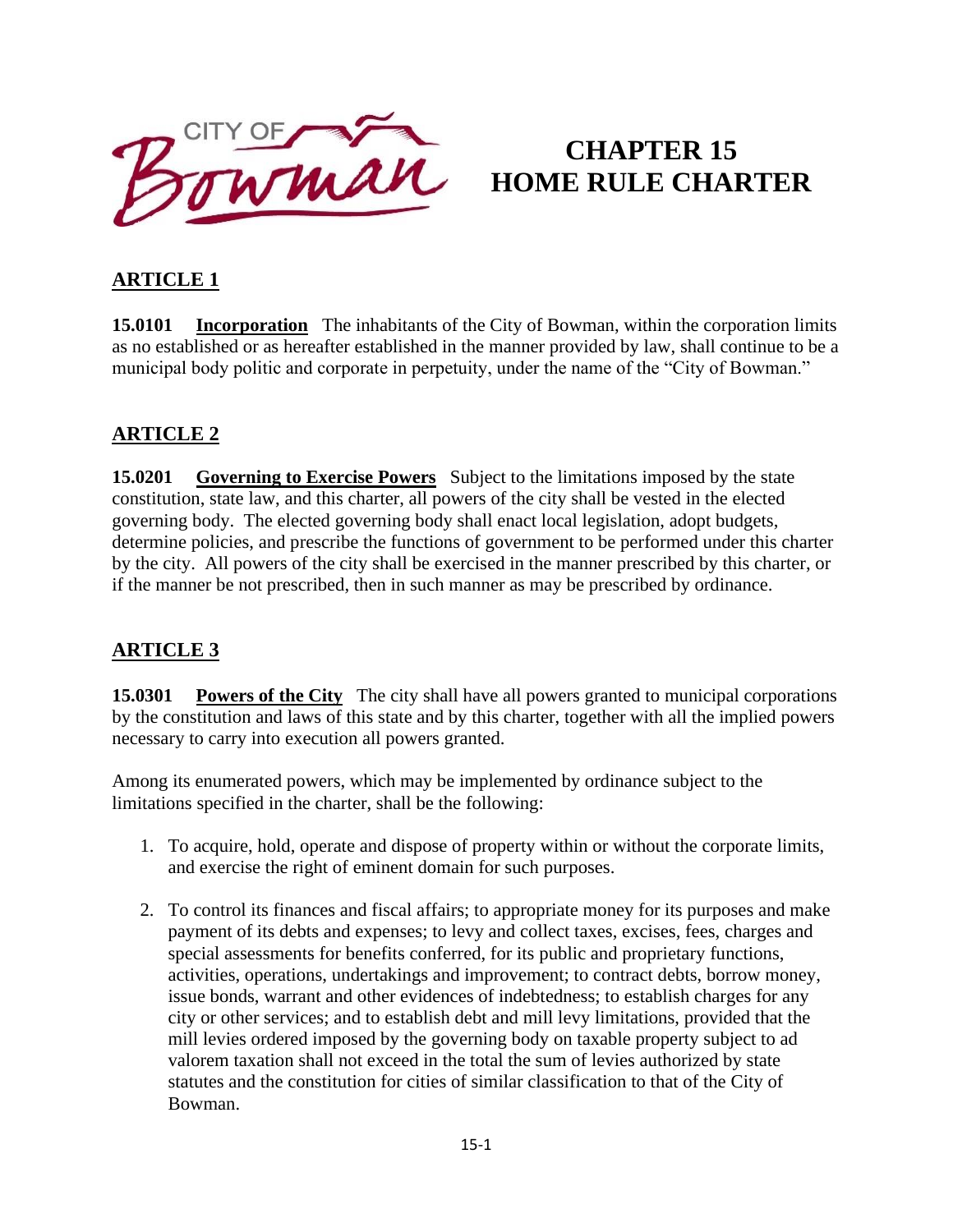The governing body shall be permitted to promulgate the city budget without regard to the specific dedications of mill levies to specific purposes as long as the total of the budget is not more than the total amount of mills authorized to be levied by a city.

- 3. To fix the fees, numbers, terms, conditions, duration and manner of issuing and revoking licenses in the exercise of its governmental police powers.
- 4. To provide for city officers, agencies and employees their selection, terms, powers, duties, qualifications and compensation.
- 5. To provide for city courts their jurisdiction and powers over ordinance violations, duties, administration and the selection, qualifications, and compensation of their officers; however, the right to appeal from judgment of such courts shall not be in any way affected.
- 6. To provide for all matters pertaining to city elections except as to qualifications of electors.
- 7. To provide for the adoption, amendment, and repeal of ordinances, resolutions and regulations to carry out its governmental and proprietary and to provide for public health, safety, morals and welfare and provide penalties for a violation thereof.
- 8. To lay out or vacate streets, alleys, and public grounds and to provide for the use operation and regulation thereof.
- 9. To define offenses against private persons and property and the public health, safety, morals and welfare and provide penalties for a violation thereof.
- 10. To engage in any utility, business, or enterprise permitted by the constitution or not prohibited by statue or to grant and regulate franchises therefore to a private person, firm or corporation.
- 11. To provide for zoning, planning and subdivision for public or private property within city limits; to provide for such zoning, planning and subdivision of public or private property outside city limits as may be permitted by state law.
- 12. To levy and collect franchise and license taxes for revenue purposes.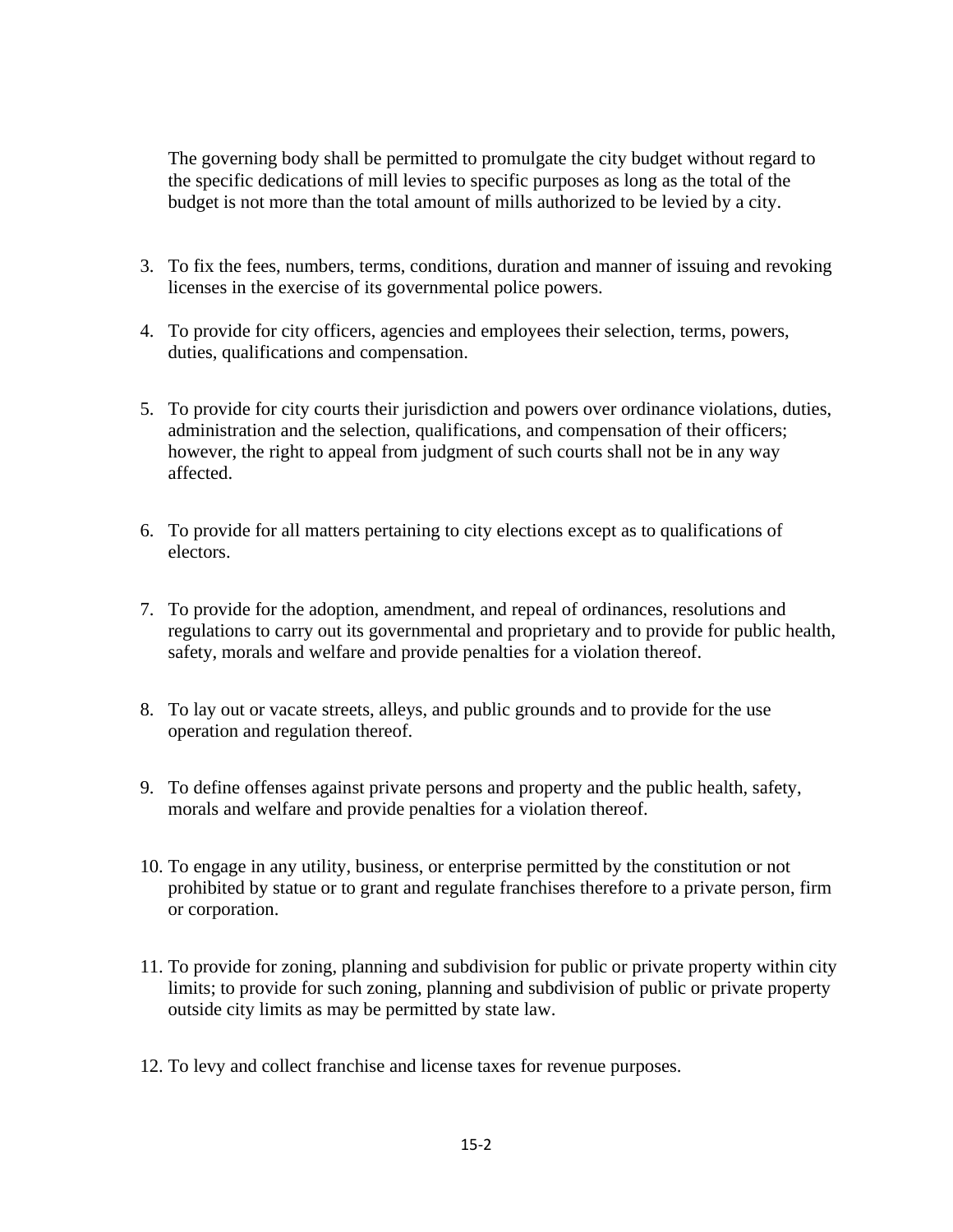- 13. To exercise in the conduct of its affairs all powers usually exercised by a corporation.
- 14. To fix the boundary limits of said city and the annexation and annexation of territory adjacent to said city except that such power shall be subject to and shall conform with state law made and provided.
- 15. To contract with and receive grants from any other governmental entity or agency with respect to any local state or federal program project or works.
- 16. To impose registration fees on motor vehicle or sales and use taxes in addition to any other taxes imposed by law.

#### **ARTICLE 4**

**15.0401 Referendum of Ordinances** The citizens of the City of Bowman shall have the right to refer ordinances. Qualified city electors at least equal in number to fifteen percent (15%) of the number of electors voting in the city for the office of governor in the last election may by the referendum petition, suspend the operation of any ordinance enacted by the governing body, except emergency ordinances approved by at least two-thirds of all members of the governing body and except those ordinances implementing public projects upon which an election or referendum has already been held pursuant to law or this charter, or which provide for meeting obligations of bonded indebtedness incurred by a prior ordinance or a prior election or referendum. An emergency ordinance shall contain a clause declaring an emergency. The filing of referendum petitions against one or more items, sections or parts of any ordinance shall not prevent the remainder from going into effect. Referendum petitions shall be filed with the city auditor not later than thirty (30) days after adoption of the ordinance.

Each ordinance referred to the electors shall be placed upon the ballot by the city auditor at the next municipal election occurring thirty (30) days after the filing of sufficient petitions, or at a special election called by the governing body, whichever shall occur first.

If a referendum petition is filed against an emergency ordinance, such ordinance shall be in effect until voted upon by the electors. And if it is then rejected by a majority of the votes cast thereon, it shall thereby repeal as of the tenth day after the election.

The City Auditor shall pass upon each petition and if he finds it insufficient he shall notify the "Committee for the Petitioners and allow five (5) days for correction or amendment.

Each petition shall have printed thereon: "Referral of City Ordinance , providing for \_\_\_\_\_\_\_\_\_\_\_\_\_\_\_\_\_" and shall accurately identify and summarize the true nature of the ordinance or portion of ordinance, being refereed, in addition, each petition shall have listed the names of three electors who shall constitute the "Committee for the Petitioners" and who shall represent and act for the petitioners. At the bottom of each petition the circulator for the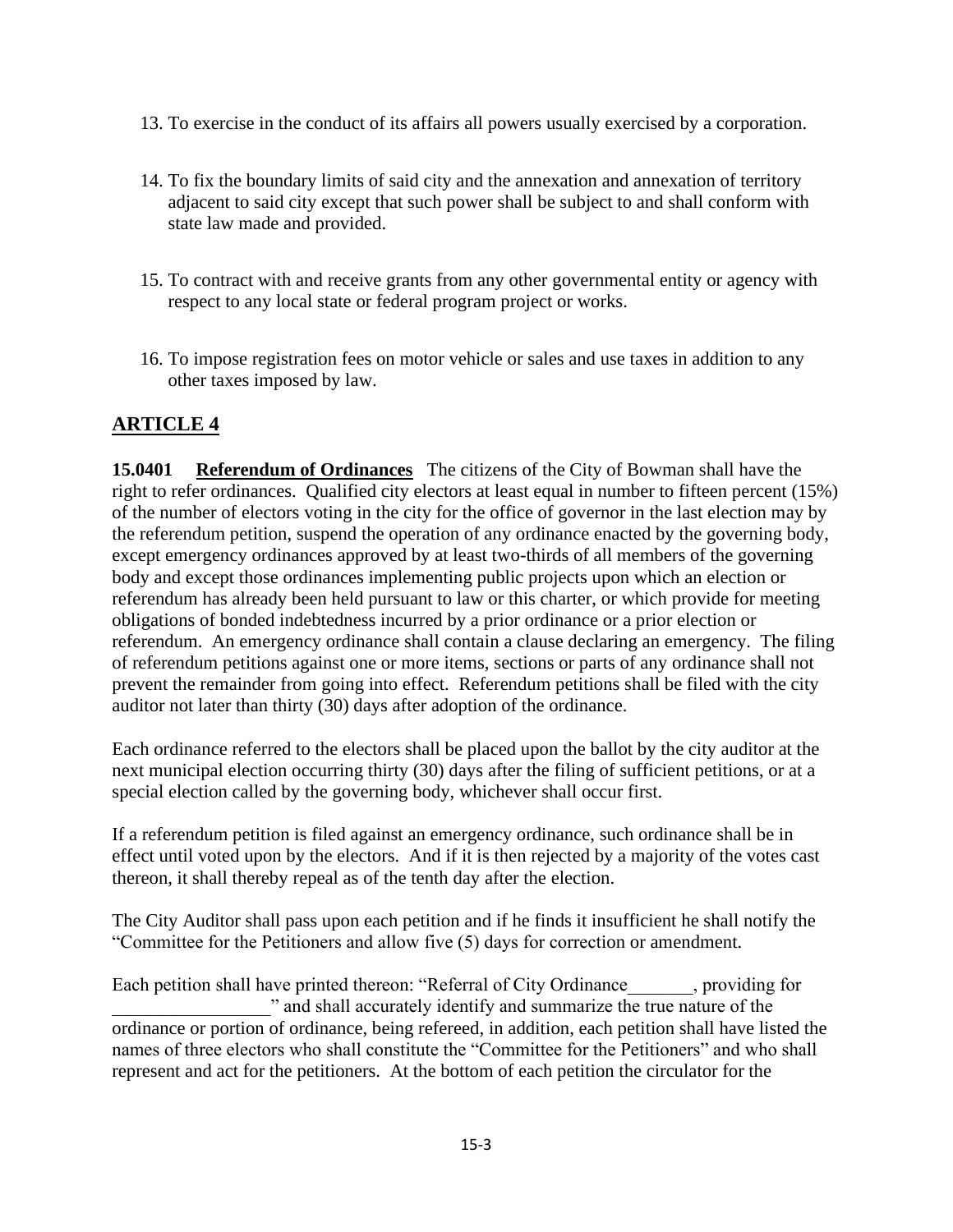particular petition shall sign an affidavit affirming that the signers thereto are known to him to be qualified electors of the city.

# **ARTICLE 5**

**15.0501 Referendum by Governing Body** Before adopting ordinances, the governing body may on its own motion, submit questions to the electorate for an advisory vote of the people at any city-wide election specified by the governing body. If a question is submitted in the form of a proposed ordinance, and its approved by a majority of the votes cast thereon, and the governing body thereafter adopts the ordinance within six months of such vote, such ordinance shall not be subject to referral by petition.

# **ARTICLE 6**

**15.0601** Separability Clause If any section or part of a section of this charter shall be held invalid by a court of competent jurisdiction, such holding shall not affect the remainder of this charter, except to the extent that an entire section or part of section may be inseparably connected in meaning and effect with the section or part of section to which such holding shall directly apply.

# **ARTICLE 7**

**15.0701** Plenary and Implied Powers of the Governing Body The governing body shall have plenary to enact and make all proper and necessary ordinances, resolutions and orders to carry out and give effect to the express and implied powers granted in this charter to the end that a complete, harmonious and effective municipal government may be initiated, installed, operated and maintained in the city, and thereby project and safeguard the rights, interests, safety, morality, health and welfare of the city and its inhabitants.

# **ARTICLE 8 Succession in Government**

**15.0801 Rights of Officers and Employees Preserved** Nothing in this charter, except as specifically provided shall affect or impair the rights or privileges of officers or employees of the city or of any office, department or agency existing at the time when this charter shall take effect and not inconsistent with the provisions of this charter in relation to the personnel, appointment, removal, pension and retirement rights, civil rights or any other rights or privileges or officers or employees of the city or any office, department or agency.

**15.0802 Continuance of Present Officers** All persons holding executive and administrative office at the time this charter takes effect shall continue in office and shall continue in office and shall continue their performance of their duties until provisions shall have been made by the governing board for the performance of such duties in some other manner or the discontinuance of such office.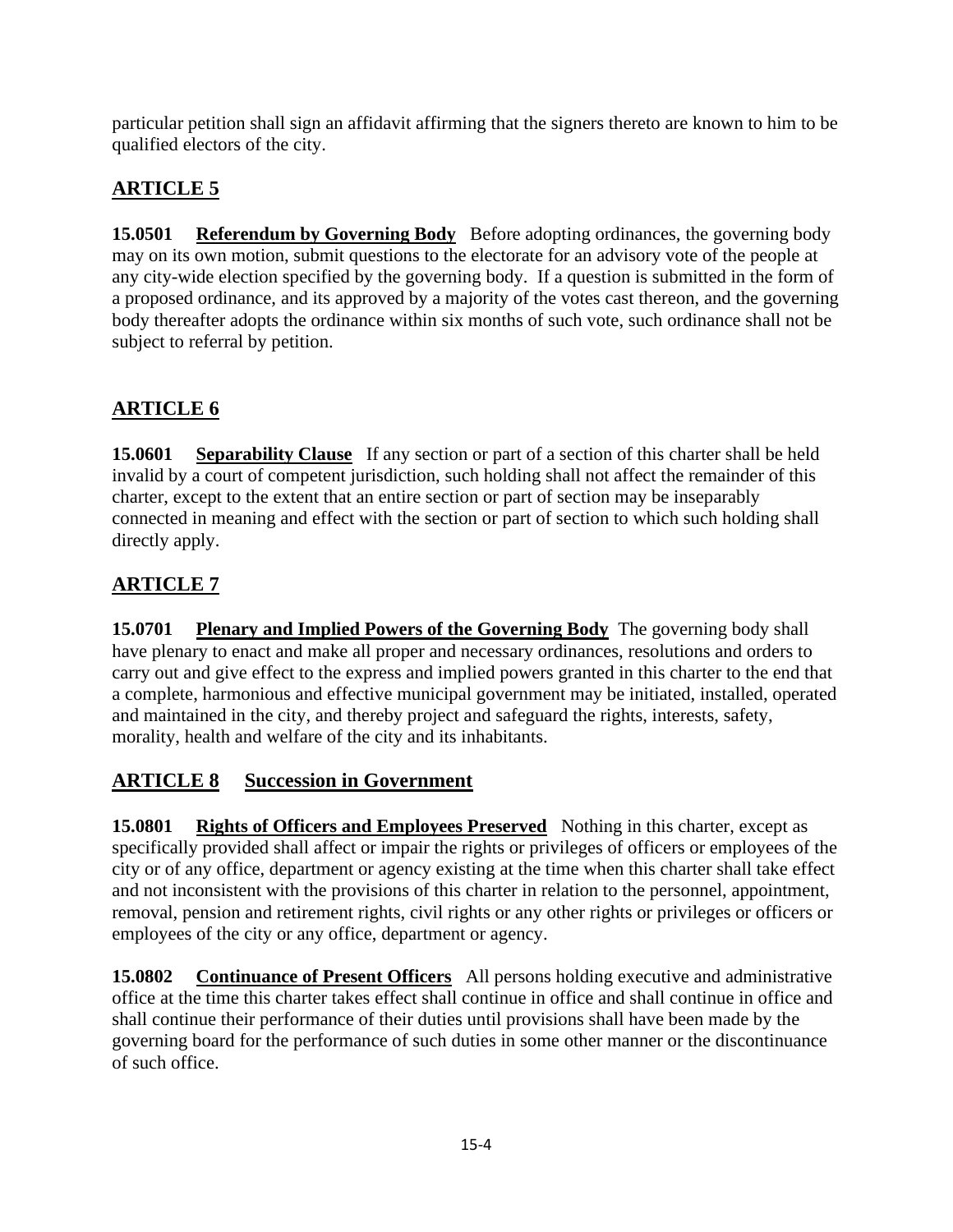**15.0803 Continuance of Present Offices, Department of Agencies** Any office, department or agency heretofore existing shall continue to exercise powers and duties the same as were heretofore exercised and shall have the power to continue any business proceedings or other matters within the scope of its regular powers and duties until such office, department or agency shall be changed or abolished by the governing body.

The powers conferred and the duties imposed upon any office department or agency of the city by the laws of this state shall in such office department or agency be abolished by this charger or under its authority be thereafter exercised and discharged by the office, department or agency designated by the governing body.

**15.0804 Continuance of Appointive Boards, Authorities and Commissions** All appointive boards, authorities and commissions heretofore existing shall continue and shall exercise such powers and duties as were granted them until such boards authorities and commissions shall be changed or abolished by the governing body.

**15.0805 Continuance of Contracts** All contracts entered into by the city, or for its benefit prior to the taking effect of this charter shall continue in full force and effect.

**15.0806 Pending Actions and Proceedings** The adoption of this charter shall not abate or otherwise affect any action or proceeding, civil or criminal pending when it takes full effect brought by or against the city or any office, department, agency or officer thereof.

**15.0807 Ordinances to Remain in Force** All ordinances, resolutions and regulations of the city in force at the time this charter takes effect and not inconsistent with the provisions thereof are hereby a continued in force until the same shall be duly amended or repealed.

**15.0808 Inauguration of Government Under this Charter** If a majority of the qualified electors of the city voting on the questions, vote to ratify this charter, the provisions of this charter shall go into effect upon the filing of the charter by the governing body with the secretary of state, the clerk of the district court and the office of the city auditor within ninety (90) days.

### **ARTICLE 9**

**15.0901 Changing the Form of Government** Changes in the form of government may be proposed on motion of the governing body or may be proposed by petitions bearing the signatures of qualified electors equal to fifteen percent (15%) of those voting for the office of governor in the last election. Proposals for changing for form of government shall be voted upon at a special election called by the governing body or at the next municipal election, whichever shall occur first, provided that at least thirty (30) days have passed after the motion of the governing board or the filing of petitions with the city auditor.

### **ARTICLE 10**